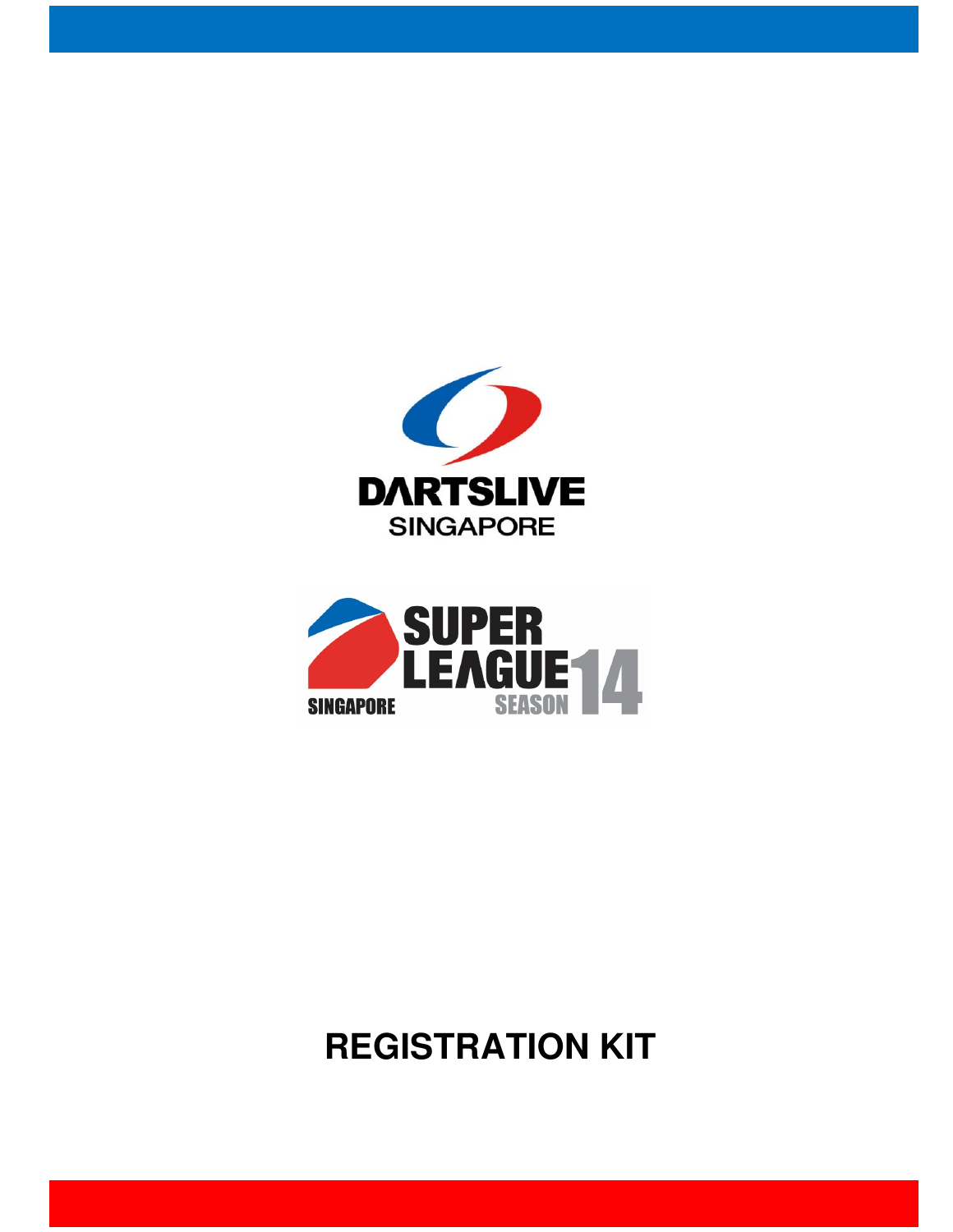



### **WHAT'S NEW**

| <b>SPECIAL</b><br><b>AWARDS</b>        | New Award THEMES instead of award pins                                                                                                                                                                                                                         |  |  |  |  |  |
|----------------------------------------|----------------------------------------------------------------------------------------------------------------------------------------------------------------------------------------------------------------------------------------------------------------|--|--|--|--|--|
| <b>PARTICIPATION</b><br><b>REWARD</b>  | All Participating players will receive a<br>Limited Edition League Season Theme                                                                                                                                                                                |  |  |  |  |  |
| <b>TOP GUNS</b>                        | Highest Ranked Player (by winning points) of each Group qualifies for the<br>respective Division's Tournament to win Division Top Gun Title.                                                                                                                   |  |  |  |  |  |
| <b>SUPER LEAGUE</b>                    | <b>Division Players</b><br><b>Event</b>                                                                                                                                                                                                                        |  |  |  |  |  |
| <b>CUP SINGLES</b>                     | CUI<br><b>MASTERS</b>                                                                                                                                                                                                                                          |  |  |  |  |  |
|                                        | <b>DIVISION</b><br><b>DIVISIO</b><br><b>DIVISION</b><br><b>CHALLENGERS</b>                                                                                                                                                                                     |  |  |  |  |  |
|                                        | Free & Optional Entry<br>$\bullet$<br>Open to all Season 14 players<br>$\bullet$<br>Plays on Saturday Nights<br>$\bullet$<br>Handicap & Bust Rule applies<br>$\bullet$<br>Min. 64 players to start                                                             |  |  |  |  |  |
| <b>PLATE FINAL</b>                     | Special Final for 5 <sup>th</sup> & 6 <sup>th</sup> Positions for all Divisions                                                                                                                                                                                |  |  |  |  |  |
| <b>IMPROVED</b><br><b>MATCH FORMAT</b> | Shorter League Format;<br>More Challenge;<br>٠<br>More Accurate Tracking of Rating Changes;<br>Fairer Game Play;<br>More players participation.                                                                                                                |  |  |  |  |  |
| <b>RE-RATE</b><br><b>SYSTEM</b>        | To maintain parity & reduce Sandbagging, all Players' Rating will be Re-Rated<br>Periodically throughout the league season.  Players play with new rating in the<br>next match following the re-rate.<br>1st Re-Rate<br>2 <sup>nd</sup> Re-Rate<br>3rd Re-Rate |  |  |  |  |  |
|                                        | League<br>League<br>Window<br>Registration<br>⊁FINALS<br><b>Starts</b><br>Ends<br>Period<br>Period<br>Week $2/3$<br>Week $8/9$<br>Week 14                                                                                                                      |  |  |  |  |  |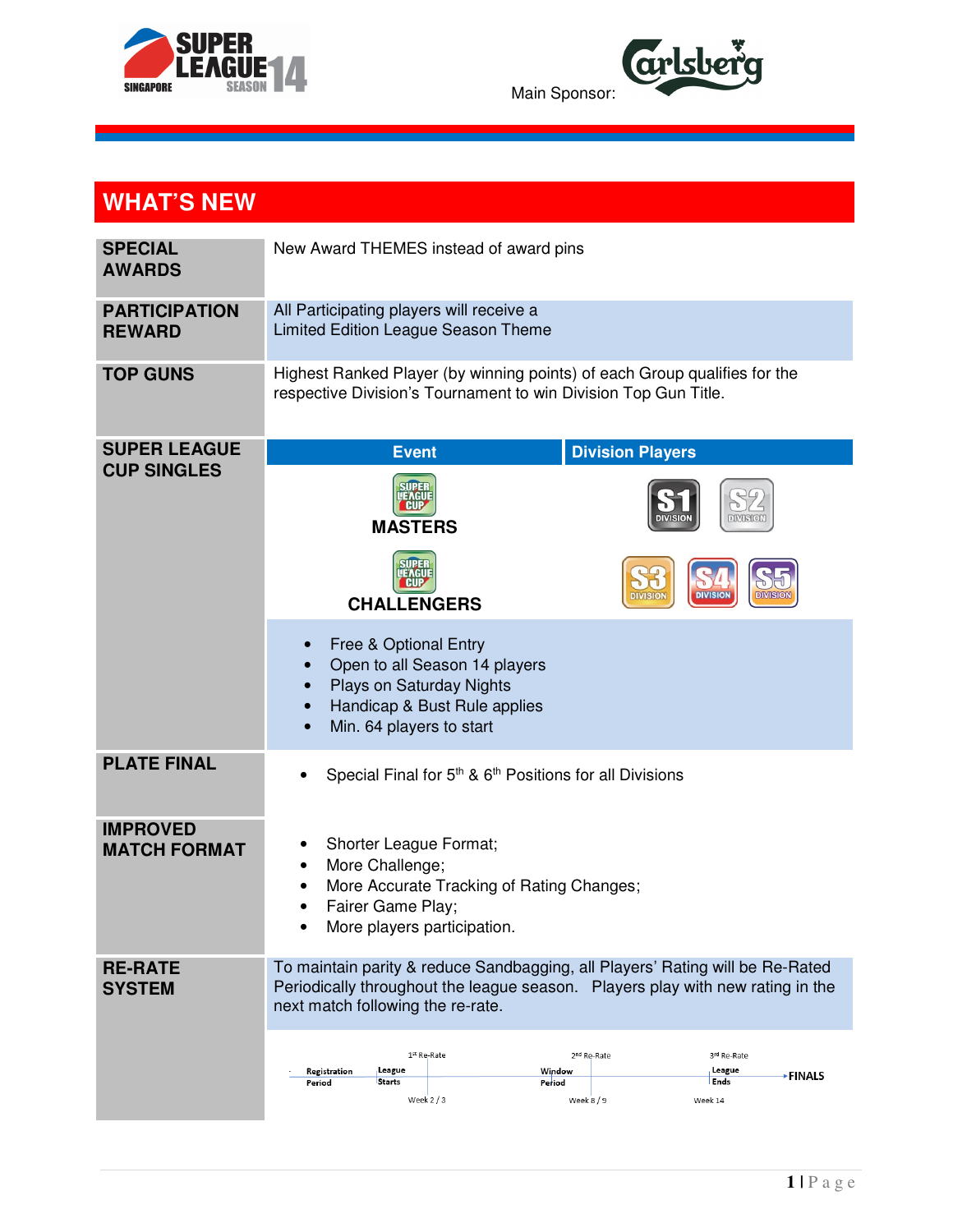

**Carlsberg** Main Sponsor:

| <b>REGISTRATION DETAILS</b>                |                                                                                                                                                                                                                                                                                                       |                      |       |                                                     |                       |              |
|--------------------------------------------|-------------------------------------------------------------------------------------------------------------------------------------------------------------------------------------------------------------------------------------------------------------------------------------------------------|----------------------|-------|-----------------------------------------------------|-----------------------|--------------|
| League                                     |                                                                                                                                                                                                                                                                                                       | <b>Status</b>        |       |                                                     | Time / Date           |              |
| <b>Dates</b>                               | <b>Early Bird Close</b>                                                                                                                                                                                                                                                                               |                      |       | 6pm Friday 14/07/17                                 |                       |              |
|                                            | <b>Registration Close</b>                                                                                                                                                                                                                                                                             | 6pm, Sunday 30/07/17 |       |                                                     |                       |              |
|                                            |                                                                                                                                                                                                                                                                                                       | Captain's Meeting    |       |                                                     | 8pm Thursday 10/08/17 |              |
|                                            |                                                                                                                                                                                                                                                                                                       | League Starts        |       |                                                     | 8pm Monday 14/08/17   |              |
|                                            |                                                                                                                                                                                                                                                                                                       |                      |       | Note: Dates are estimated with $(+)$ / $(-)$ 1 week |                       |              |
|                                            |                                                                                                                                                                                                                                                                                                       |                      |       |                                                     |                       |              |
| <b>Division Match</b><br>Day/Time          | DIVISION<br><b>DIVISION</b>                                                                                                                                                                                                                                                                           | <b>DIVISIO</b>       |       |                                                     |                       |              |
|                                            | Wednesdays, 8pm                                                                                                                                                                                                                                                                                       |                      |       | Tuesdays, 8pm                                       |                       | Mondays, 8pm |
| <b>League Contact</b>                      | +65 9777 4778 (League Hotline)                                                                                                                                                                                                                                                                        |                      |       |                                                     |                       |              |
|                                            | League sg@dartslive.com (League Admin)                                                                                                                                                                                                                                                                |                      |       |                                                     |                       |              |
|                                            |                                                                                                                                                                                                                                                                                                       |                      |       |                                                     |                       |              |
| <b>Participating</b><br><b>Criteria</b>    | Criteria                                                                                                                                                                                                                                                                                              | S <sub>over</sub>    | 52    | $ \mathbf{S3} $                                     | S <sub>4</sub>        | <b>S5</b>    |
|                                            | Team limit (top3)                                                                                                                                                                                                                                                                                     | 39                   | 31    | 26                                                  | 23                    | 17           |
|                                            | Max. Player Rating                                                                                                                                                                                                                                                                                    | n.a.                 | 11.89 | 9.89                                                | 8.89                  | 6.89         |
|                                            | Min. Player Rating                                                                                                                                                                                                                                                                                    | 9.0                  | 7.0   | 5.0                                                 | n.a.                  | n.a.         |
|                                            | Handicap                                                                                                                                                                                                                                                                                              | <b>No</b>            | Yes   | Yes                                                 | Yes                   | Yes          |
|                                            | <b>Bust Rule</b>                                                                                                                                                                                                                                                                                      | <b>No</b>            | 0.31  | 0.31                                                | 0.31                  | 0.31         |
|                                            |                                                                                                                                                                                                                                                                                                       |                      |       |                                                     |                       |              |
| <b>Entry Rating</b><br><b>Verification</b> | Entry Rating must be same or higher than SUPER LEAGUE SEASON 13's<br>٠<br>Online or Division Final rating;<br>League Management reserves the right to re-rate player's rating where<br>٠<br>deems fit to maintain parity of the SUPER LEAGUE;<br>No rating cap within each match medley.<br>$\bullet$ |                      |       |                                                     |                       |              |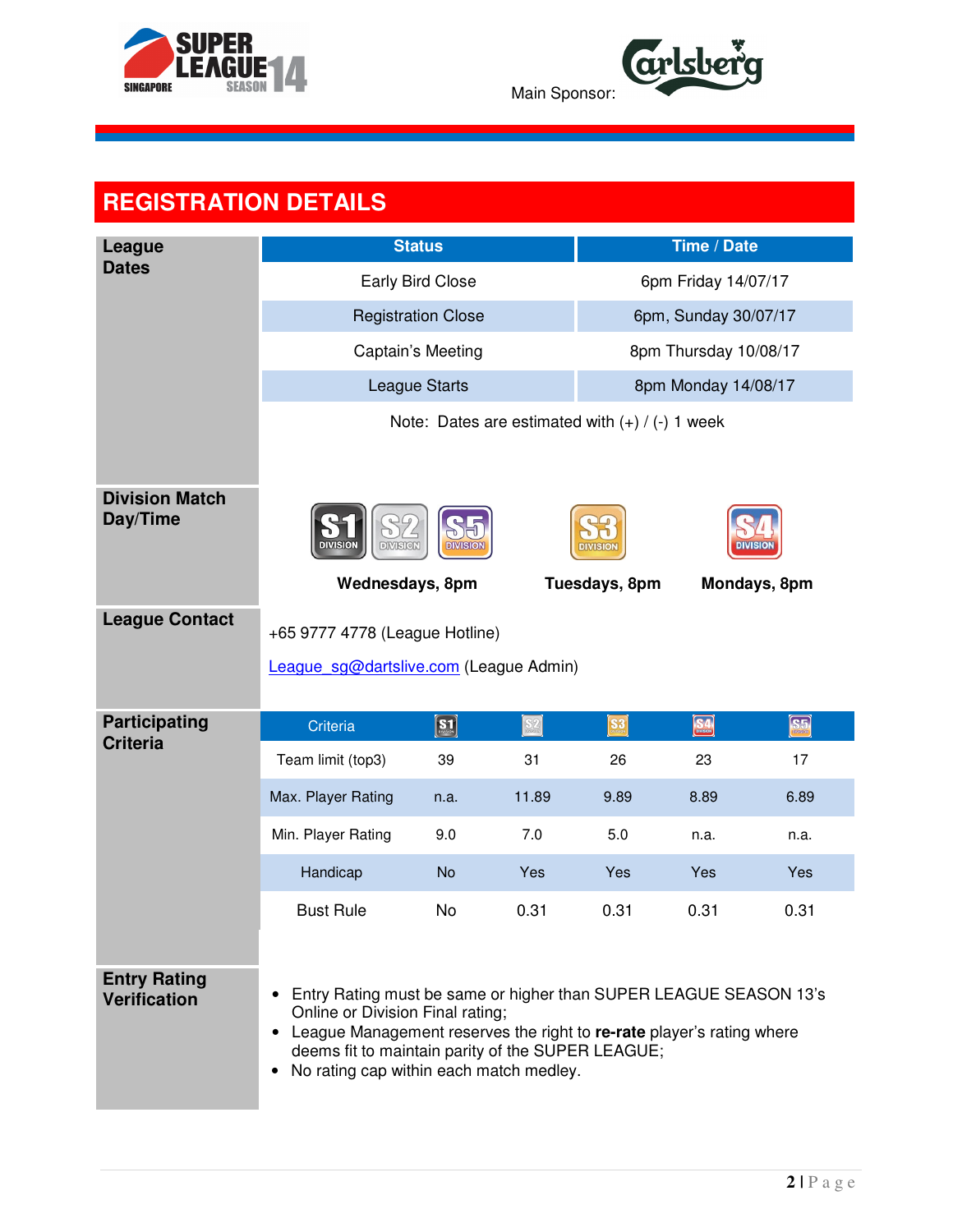



#### **PRIZES & AWARDS**

| <b>Online Ranking &amp;</b><br><b>Position</b> | <b>Group Champion</b>                                                                                                                                                                                                                                                                                                                                   |  |  |  |  |
|------------------------------------------------|---------------------------------------------------------------------------------------------------------------------------------------------------------------------------------------------------------------------------------------------------------------------------------------------------------------------------------------------------------|--|--|--|--|
|                                                | Only applies to Division with more than 1 Group<br>SGD 150.00 + Medals<br>Progression directly to Division Final's S.K.O. Stage                                                                                                                                                                                                                         |  |  |  |  |
|                                                | Group 2 <sup>nd</sup> to 4 <sup>th</sup> Place                                                                                                                                                                                                                                                                                                          |  |  |  |  |
|                                                | Progress to Division Final's Round Robin Stage                                                                                                                                                                                                                                                                                                          |  |  |  |  |
|                                                | Group 5th & 6th Place                                                                                                                                                                                                                                                                                                                                   |  |  |  |  |
|                                                | Progress to Division PLATE Final's Round Robin Stage<br>$\bullet$                                                                                                                                                                                                                                                                                       |  |  |  |  |
| <b>Division Final</b>                          | <b>CASH</b>                                                                                                                                                                                                                                                                                                                                             |  |  |  |  |
| & PLATE Final<br><b>Winners Guide</b>          | Division 1 <sup>st</sup> to Joint 3 <sup>rd</sup> ;<br>Division Joint 5th<br>(Min. 16 teams in Division Final SKO);<br>$\bullet$<br>Division Joint 9th<br>(Min. 32 teams in Division Final SKO);<br>$\bullet$<br>Plate Final 1st & 2 <sup>nd</sup><br>(Min. 4 teams in Plate Final SKO);<br>Plate Final Joint 3rd<br>(Min. 8 teams in Plate Final SKO); |  |  |  |  |
|                                                | <b>TROPHIES</b>                                                                                                                                                                                                                                                                                                                                         |  |  |  |  |
|                                                | Division 1 <sup>st</sup> to Joint 3 <sup>rd</sup> Places;<br>$\bullet$                                                                                                                                                                                                                                                                                  |  |  |  |  |
|                                                | <b>MEDALS</b>                                                                                                                                                                                                                                                                                                                                           |  |  |  |  |
|                                                | Division Joint 5 <sup>th</sup> & Joint 9 <sup>th</sup> ;<br>$\bullet$<br>Super League Cup Singles 1st to Joint 3rd;<br>PLATE Final 1 <sup>st</sup> to Joint 3rd                                                                                                                                                                                         |  |  |  |  |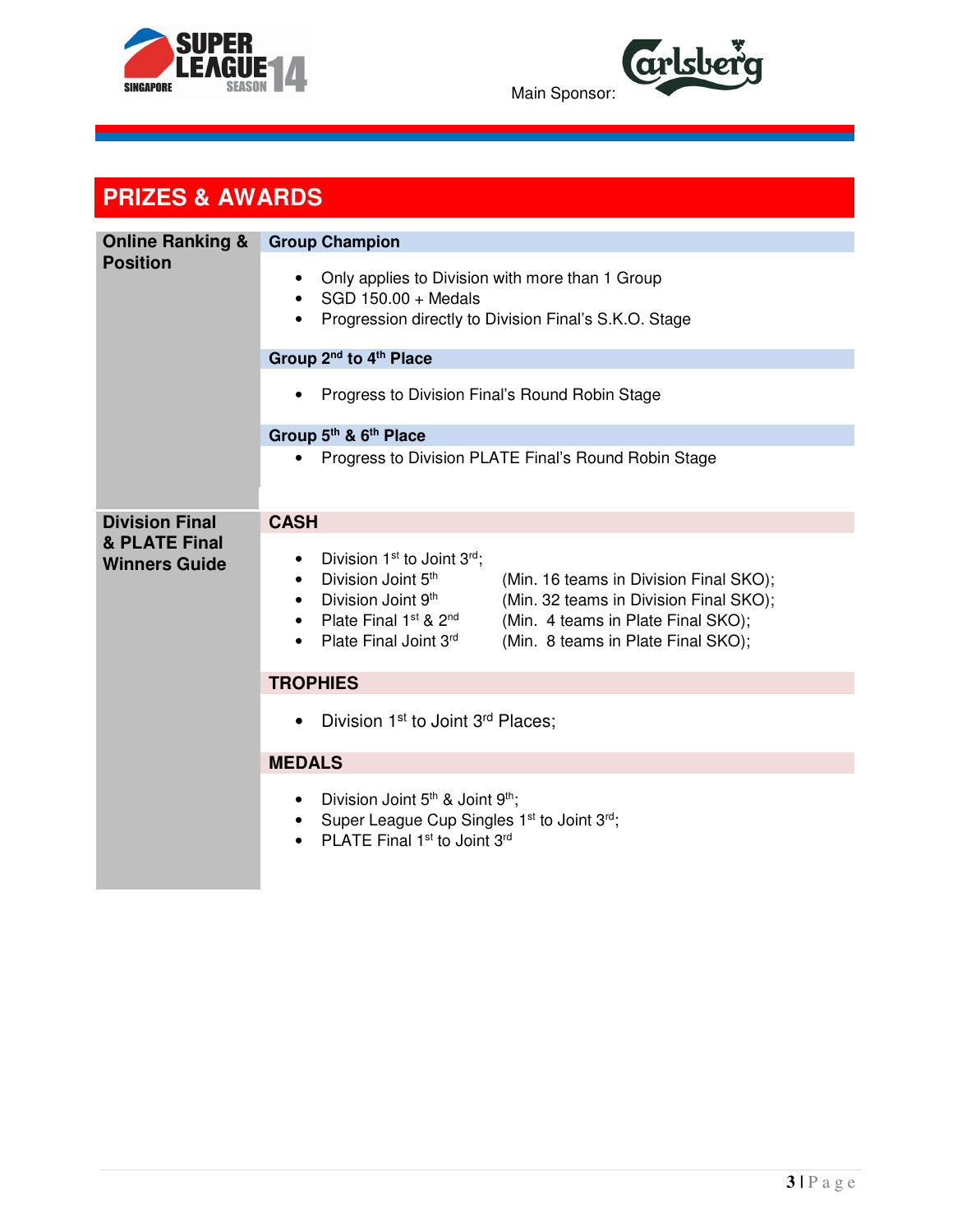



# **TOTAL CASH PRIZES AND TROPHIES >SGD40,000.00!**

| <b>Division FINAL</b> | 1 <sup>st</sup> Place | 2nd Place      | Joint 3rd      | Joint 5th      | Joint 9th      |
|-----------------------|-----------------------|----------------|----------------|----------------|----------------|
| <b>IVISIO</b>         | <b>SGD 1,400</b>      | <b>SGD 700</b> | <b>SGD 450</b> | N/A            | N/A            |
| <b>DIVISION</b>       | SGD 1,300             | <b>SGD 650</b> | <b>SGD 400</b> | <b>SGD 200</b> | N/A            |
| <b>DIVISION</b>       | <b>SGD 1,200</b>      | <b>SGD 600</b> | <b>SGD 350</b> | <b>SGD 180</b> | <b>SGD 120</b> |
|                       | SGD 1,000             | <b>SGD 500</b> | <b>SGD 300</b> | <b>SGD 150</b> | <b>SGD 80</b>  |
| DIMEION<br>Dimeion    | <b>SGD 800</b>        | <b>SGD 400</b> | <b>SGD 250</b> | N/A            | N/A            |
| <b>Masters</b>        | <b>SGD 700</b>        | <b>SGD 300</b> | <b>SGD 200</b> | <b>SGD 100</b> | <b>SGD 50</b>  |
| <b>Challengers</b>    | <b>SGD 500</b>        | <b>SGD 200</b> | <b>SGD 100</b> | <b>SGD 60</b>  | <b>SGD 40</b>  |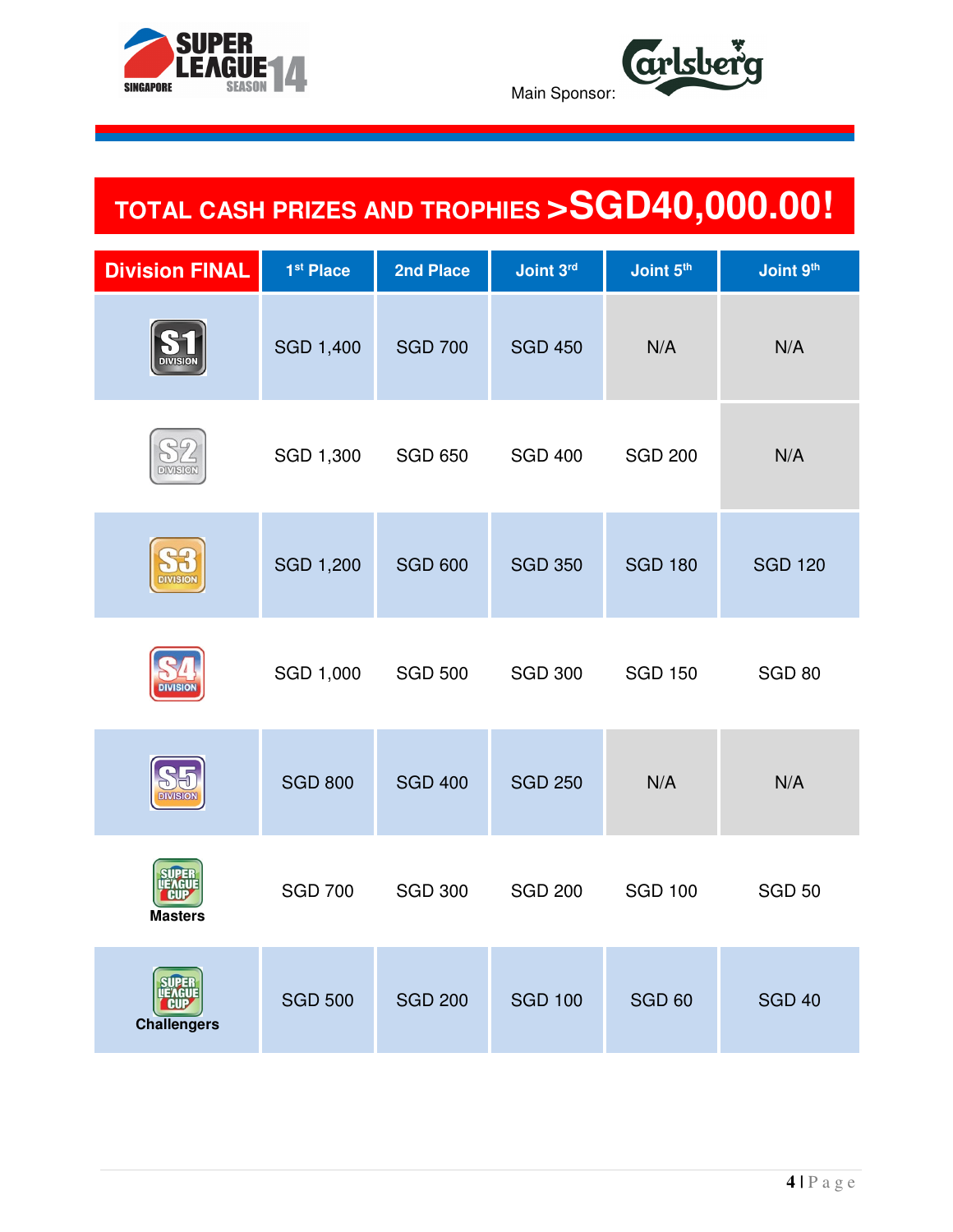



Main Sponsor:

| <b>PLATE FINAL</b> | 1 <sup>st</sup> Place | 2nd Place      | Joint 3rd      | Joint 5th | Joint 9th |
|--------------------|-----------------------|----------------|----------------|-----------|-----------|
| <b>DIVISION</b>    | <b>SGD 350</b>        | <b>SGD 250</b> | <b>SGD 150</b> | N/A       | N/A       |
| <b>DIVISION</b>    | <b>SGD 200</b>        | <b>SGD 150</b> | <b>SGD 100</b> | N/A       | N/A       |
| <b>DIVISION</b>    | <b>SGD 180</b>        | <b>SGD 120</b> | <b>SGD 80</b>  | N/A       | N/A       |
|                    | <b>SGD 100</b>        | <b>SGD 80</b>  | <b>SGD 50</b>  | N/A       | N/A       |
| <b>DIVISION</b>    | <b>SGD 100</b>        | <b>SGD 80</b>  | <b>SGD 50</b>  | N/A       | N/A       |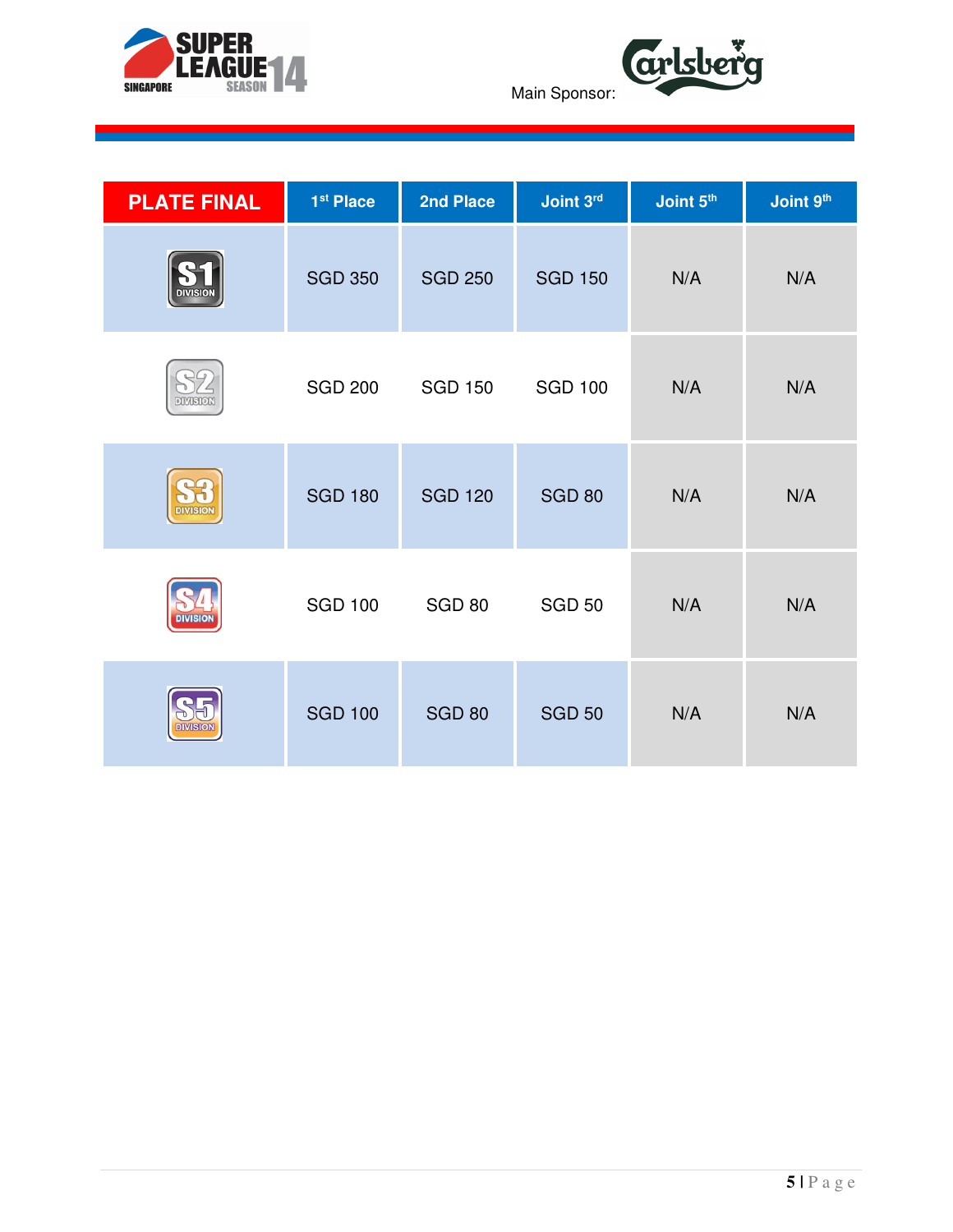



### **SPECIAL PRIZES**

| <b>Category</b>           |                       | <b>Prize</b>                   |  |
|---------------------------|-----------------------|--------------------------------|--|
| <b>Hat Trick Master</b>   | SGD 100 Cash + Trophy |                                |  |
| <b>White Horse Master</b> |                       |                                |  |
|                           | <b>Position</b>       | <b>Prize</b>                   |  |
| <b>SuperShot</b>          | Champion              | <b>SGD 800</b>                 |  |
| <b>CHALLENGE TROPHY</b>   | $2nd$ Place           | <b>SGD 400</b>                 |  |
|                           | Joint 3rd             | <b>SGD 150</b>                 |  |
| <b>Division TOP GUNs</b>  | SGD 200 + TROPHY      |                                |  |
|                           | <b>Position</b>       | <b>Prize (Payable to SHOP)</b> |  |
|                           | Champion              | <b>SGD 600</b>                 |  |
| <b>Best Jersey</b>        | 2 <sup>nd</sup> Place | <b>SG 300</b>                  |  |
|                           | Joint 3rd             | <b>SGD 150</b>                 |  |

| <b>SPECIAL AWARD</b><br>(win THEMES instead of PINS) |            |                                                                      |              |           |  |  |  |
|------------------------------------------------------|------------|----------------------------------------------------------------------|--------------|-----------|--|--|--|
| <b>Award Type</b>                                    |            | <b>DARTSLIVE Rating Group</b><br>(Rating based on league end rating) |              |           |  |  |  |
|                                                      | $1 - 5.99$ | $6 - 9.99$                                                           | $10 - 14.99$ | $15 - 18$ |  |  |  |
| <b>HAT TRICK</b>                                     | 2          | 10                                                                   | 23           | 30        |  |  |  |
| <b>HIGH TON</b>                                      |            |                                                                      | 2            | 3         |  |  |  |
| <b>TON 80</b>                                        |            |                                                                      |              | 2         |  |  |  |
| <b>3 IN A BED</b>                                    |            | $\overline{2}$                                                       | 3            | 4         |  |  |  |
| <b>WHITE HORSE</b>                                   |            |                                                                      |              | 3         |  |  |  |
| <b>3 IN THE BLACK</b>                                |            |                                                                      |              |           |  |  |  |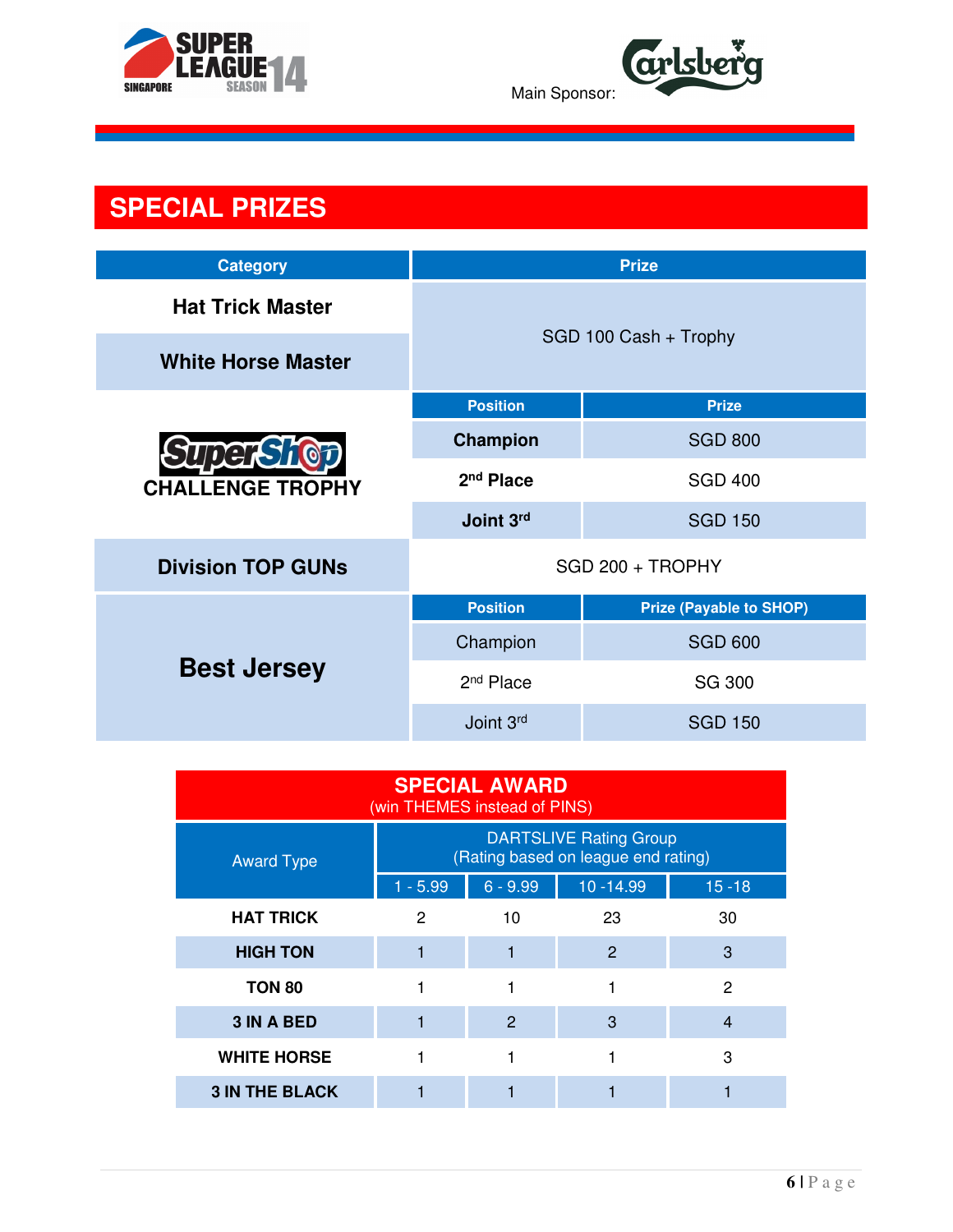



|                                       | <b>Matches</b> |                                                       | <b>Format</b>                                              | <b>Remarks</b>           |
|---------------------------------------|----------------|-------------------------------------------------------|------------------------------------------------------------|--------------------------|
|                                       |                | <b>Part 1</b> (No repeat of players within this part) |                                                            |                          |
| <b>60 Credits</b><br>Per Team / Match | $\mathbf{1}$   | <b>Doubles</b>                                        | 701-701-701                                                | Open In / Master Out     |
|                                       | $\overline{2}$ | <b>Trios</b>                                          | 901 X 1                                                    | Dbl In / Out, Bull 25/50 |
|                                       |                |                                                       | <b>Part 2</b> (Repeat of player allowed once in this part) |                          |
|                                       | 3              | <b>Singles</b>                                        | <b>SHOOT OUT X3</b>                                        |                          |
|                                       | $\overline{4}$ | <b>Singles</b>                                        | 701-CRI-701                                                | Open In / Master Out     |
|                                       | 5              | <b>Singles</b>                                        | <b>CRI-701-CRI</b>                                         | Open In / Master Out     |
|                                       | 6              | <b>Doubles</b>                                        | 701-CRI-CH                                                 | Open In / Master Out     |
|                                       | $\overline{7}$ | <b>Doubles</b>                                        | Team CRIX <sub>1</sub>                                     |                          |
|                                       | 8              | <b>Trios</b>                                          | Half-IT X 3                                                | <b>Grand Master Mode</b> |
|                                       |                | <b>Part 3</b> (No repeat of player within this part)  |                                                            |                          |
|                                       | 9              | Gallon                                                | 701 (FZ) X 1                                               | Open In / Master Out     |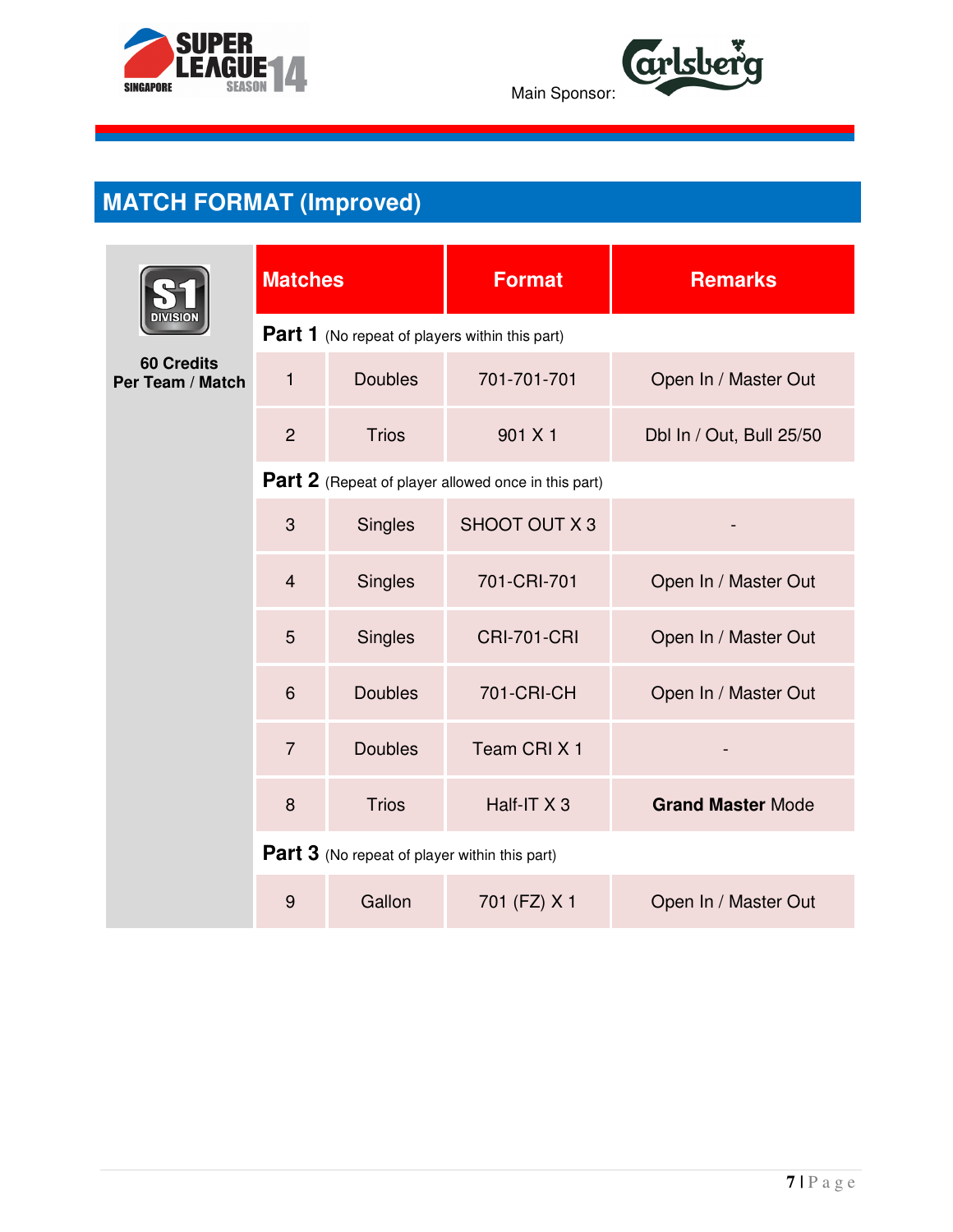



|                                       | <b>Matches</b> |                                                       | <b>Format</b>                                       | <b>Remarks</b>       |
|---------------------------------------|----------------|-------------------------------------------------------|-----------------------------------------------------|----------------------|
| VISION                                |                | <b>Part 1</b> (No repeat of players within this part) |                                                     |                      |
| <b>60 Credits</b><br>Per Team / Match | $\mathbf{1}$   | <b>Doubles</b>                                        | 701-701-701                                         | Open In / Master Out |
|                                       | $\overline{2}$ | <b>Trios</b>                                          | 901 X1                                              | Open In / Master Out |
|                                       |                |                                                       | Part 2 (Repeat of player allowed once in this part) |                      |
|                                       | 3              | <b>Singles</b>                                        | 501-501-501                                         | Open In / Master Out |
|                                       | $\overline{4}$ | <b>Singles</b>                                        | 501-CRI-501                                         | Open In / Master Out |
|                                       | 5              | <b>Singles</b>                                        | <b>CRI-701-CRI</b>                                  | Open In / Master Out |
|                                       | 6              | <b>Doubles</b>                                        | 701-CRI-CH                                          | Open In / Master Out |
|                                       | $\overline{7}$ | <b>Doubles</b>                                        | Team CRIX <sub>1</sub>                              |                      |
|                                       | 8              | <b>Trios</b>                                          | Half-IT X 3                                         | <b>Master Mode</b>   |
|                                       |                | <b>Part 3</b> (No repeat of player within this part)  |                                                     |                      |
|                                       | 9              | Gallon                                                | 701 (FZ) X 1                                        | Open In / Master Out |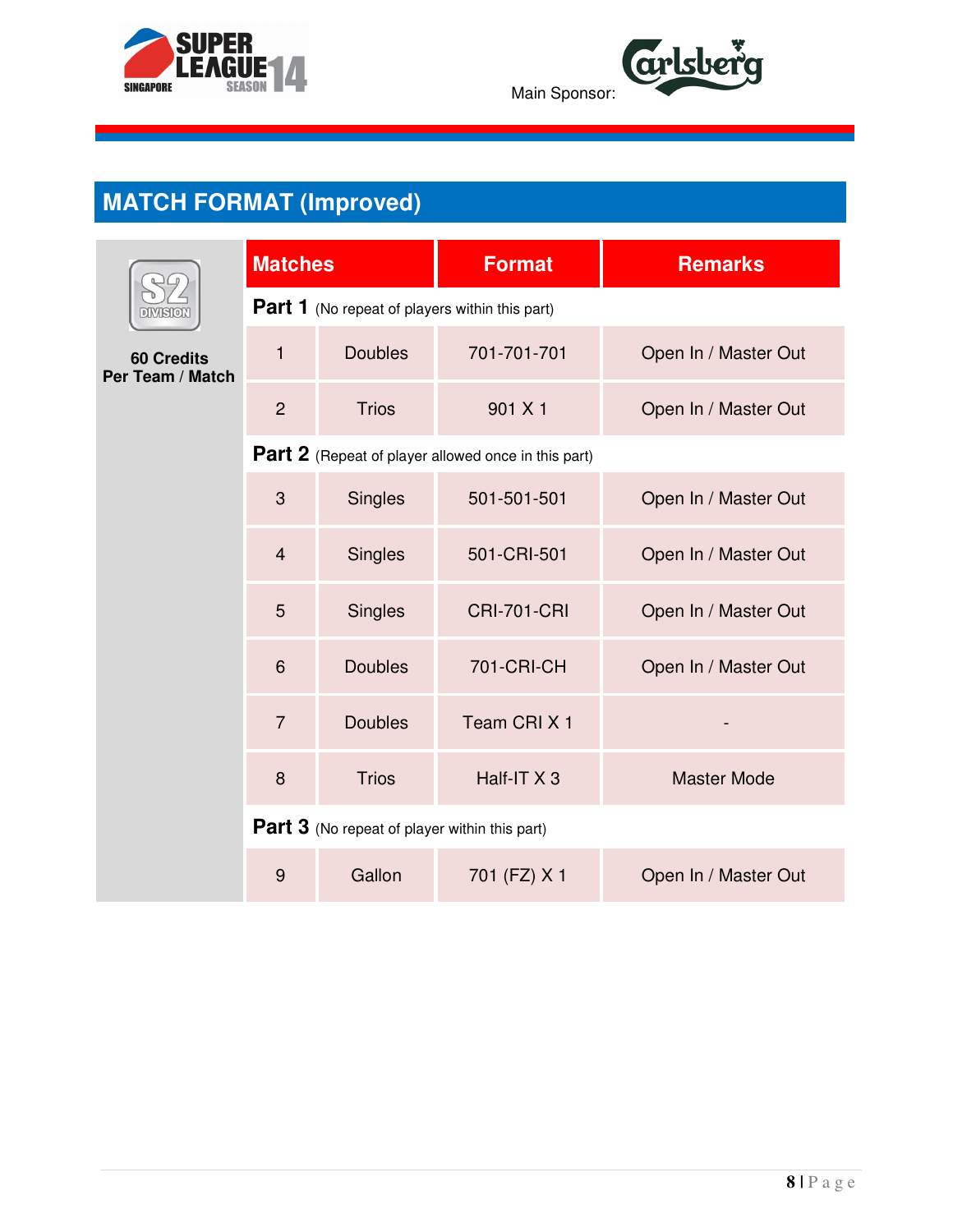



|                                       | <b>Matches</b>                                        |                                                      | <b>Format</b>          | <b>Remarks</b>       |  |  |  |
|---------------------------------------|-------------------------------------------------------|------------------------------------------------------|------------------------|----------------------|--|--|--|
| <b>DIVISION</b>                       | <b>Part 1</b> (No repeat of players within this part) |                                                      |                        |                      |  |  |  |
|                                       | 1                                                     | <b>Doubles</b>                                       | 501-501-501            | Open In / Open Out   |  |  |  |
| <b>DIVISION</b>                       | $\overline{2}$                                        | <b>Trios</b>                                         | 701 X 1                | Open In / Open Out   |  |  |  |
| <b>56 Credits</b><br>Per Team / Match | Part 2 (Repeat of player allowed once in this part)   |                                                      |                        |                      |  |  |  |
|                                       | 3                                                     | <b>Singles</b>                                       | 501-501-501            | Open In / Open Out   |  |  |  |
|                                       | $\overline{4}$                                        | <b>Singles</b>                                       | 501-CRI-501            | Open In / Master Out |  |  |  |
|                                       | 5                                                     | <b>Singles</b>                                       | <b>CRI-501-CRI</b>     | Open In / Master Out |  |  |  |
|                                       | 6                                                     | <b>Doubles</b>                                       | 701-CRI-CH             | Open In / Open Out   |  |  |  |
|                                       | $\overline{7}$                                        | <b>Doubles</b>                                       | Team CRIX <sub>1</sub> |                      |  |  |  |
|                                       | 8                                                     | <b>Trios</b>                                         | Half-IT X 3            | <b>Normal Mode</b>   |  |  |  |
|                                       |                                                       | <b>Part 3</b> (No repeat of player within this part) |                        |                      |  |  |  |
|                                       | $\overline{9}$                                        | Gallon                                               | 501 (FZ) X 1           | Open In / Open Out   |  |  |  |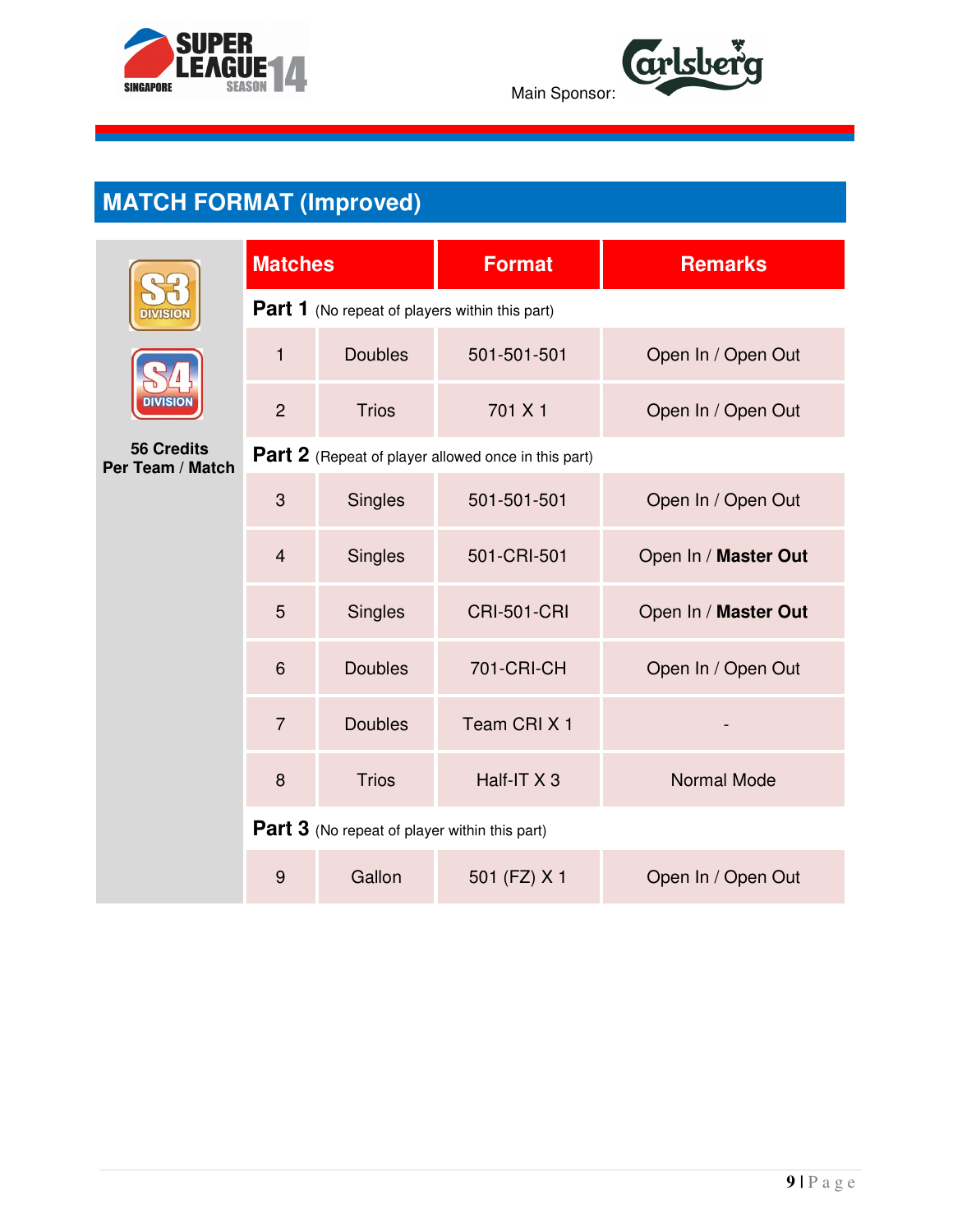



|                                       | <b>Matches</b> |                                                       | <b>Format</b>                                       | <b>Remarks</b>     |
|---------------------------------------|----------------|-------------------------------------------------------|-----------------------------------------------------|--------------------|
| <b>ASION</b>                          |                | <b>Part 1</b> (No repeat of players within this part) |                                                     |                    |
| <b>52 Credits</b><br>Per Team / Match | $\mathbf{1}$   | <b>Doubles</b>                                        | 501-501-501                                         | Open In/Open Out   |
|                                       | $\overline{2}$ | <b>Trios</b>                                          | 501 X 1                                             | Open In/Open Out   |
|                                       |                |                                                       | Part 2 (Repeat of player allowed once in this part) |                    |
|                                       | 3              | <b>Singles</b>                                        | 301-301-301                                         | Open In/Open Out   |
|                                       | $\overline{4}$ | <b>Singles</b>                                        | <b>501-CRI-CH</b>                                   | Open In/Open Out   |
|                                       | 5              | <b>Singles</b>                                        | 501-501-501                                         | Open In/Open Out   |
|                                       | 6              | <b>Doubles</b>                                        | 701-CRI-701                                         | Open In/Open Out   |
|                                       | $\overline{7}$ | <b>Doubles</b>                                        | Survivor X 1                                        |                    |
|                                       | 8              | <b>Trios</b>                                          | Half-IT x 3                                         | <b>Normal Mode</b> |
|                                       |                | <b>Part 3</b> (No repeat of player within this part)  |                                                     |                    |
|                                       | 9              | Gallon                                                | 501 (FZ) X 1                                        | Open In / Open Out |